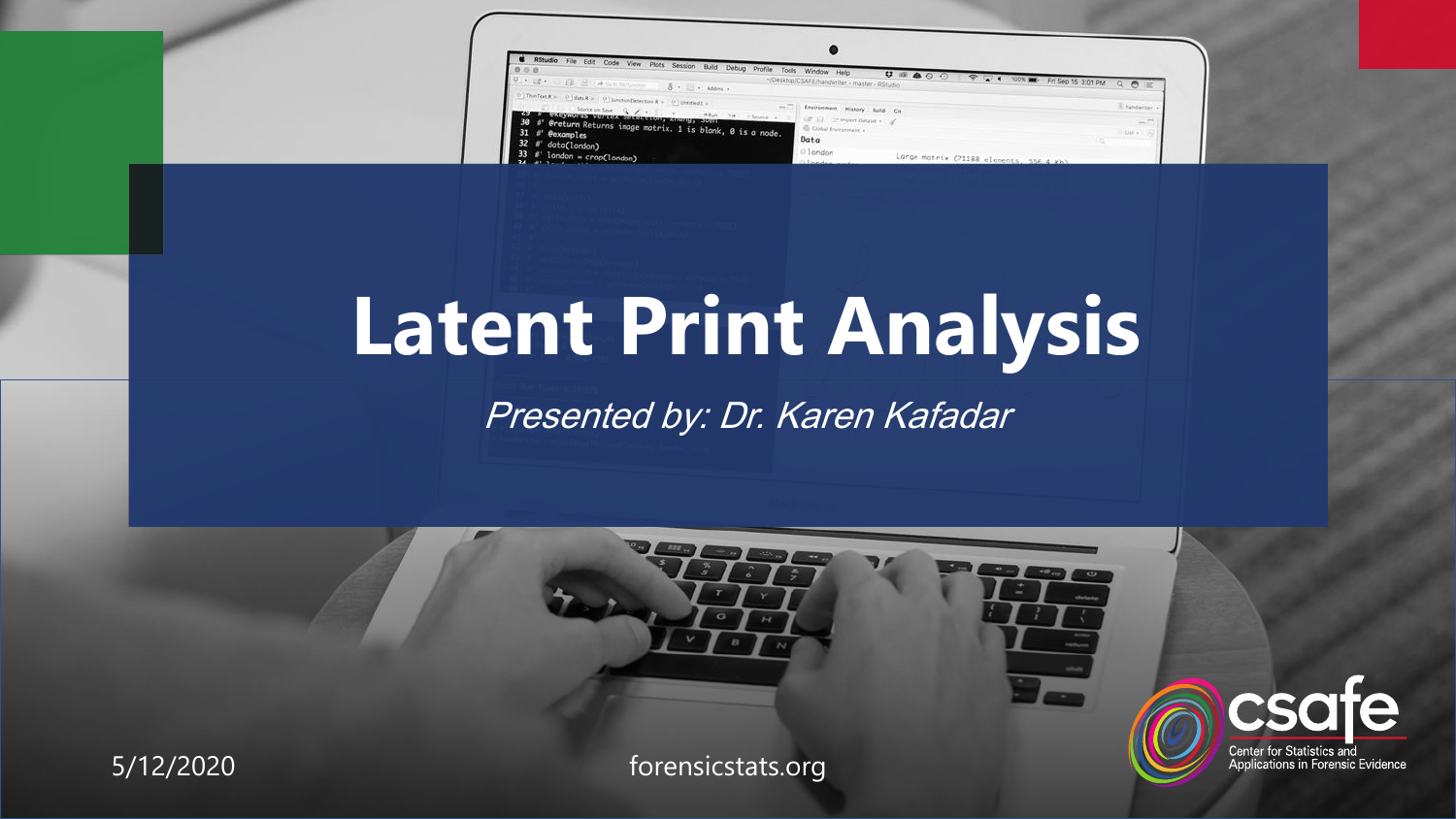### **Latent Print Analysis: Broad Themes**

#### **Areas**

- Evidence Assessment: Quality Metrics
- Proficiency Testing & Quality Assurance
- Case Processing

#### **Emphasis on**

- Coordination across team projects
- Applied studies
- Demonstrable impact & transferability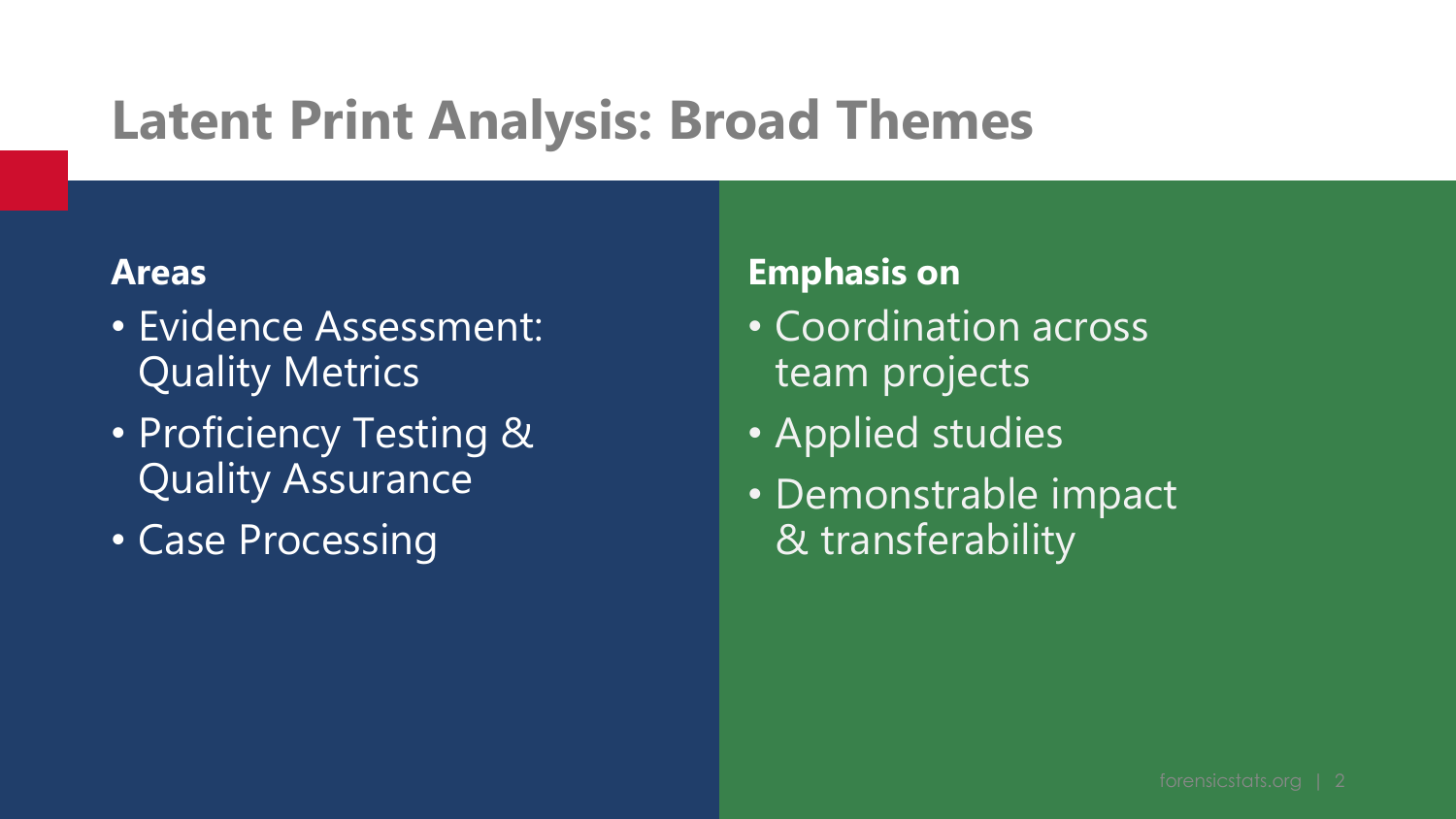# **CSAFE 1.0 Accomplishments**

#### **Quality Metrics for Latent Fingerprints**

**Goal:** Calibrate values of QMs to "accuracy of assessment" in latent print examinations

#### **Major Accomplishments:**

- Identified features (characteristics) of "quality" and distinctiveness that LPEs have associated with "value" on assessing usability of print.

- -- Researched available algorithms that can be implemented on latent print images
- -- Implemented two algorithms (code) plus *FRstat* (code not available)
- -- Initiated tests on latent prints through HFSC's QA program

#### **Impact:**

- -- Demonstrated feasibility of calculating quantitative "quality" scores in latent prints
- -- Illustrated its use in a forensic lab as "prototype" for other labs
- -- Introduced objectives and value of quantitative QMs to forensic lab personnel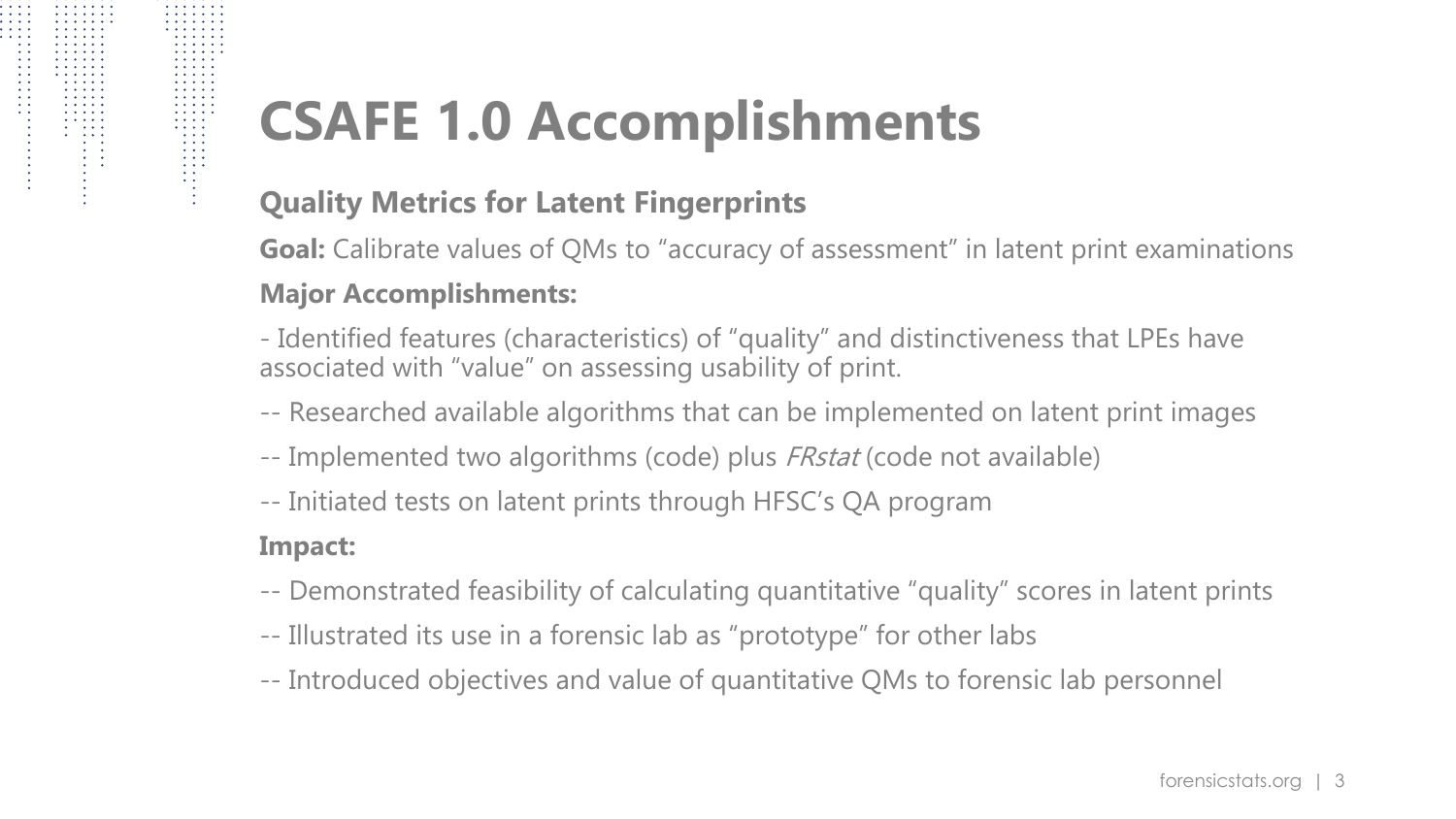## **CSAFE 1.0 Accomplishments**

#### **Latent Fingerprint Proficiency Testing (3 CSAFE 1.0 projects)**

**Goals:** 

- Better understand commercially available latent print proficiency tests (e.g., difficulty, examiner perceptions)
- Facilitate implementation of blind proficiency testing

#### **Major Accomplishments**:

- Established collaboration with a primary provider of forensic science proficiency tests (Collaborative Testing Services, Inc); practitioner surveys distributed with proficiency tests
- Webinar: implementation & maintenance of blind QC program at Houston Forensic Science Center
- 2-day meeting at Allegheny County Office of the Medical Examiner; report and webinar 8 quality managers, 4 lab directors, Chief Medical Examiner, Director of education from 7 lab systems

#### **Impact**:

- FS Publications on proficiency testing process (print quality, perceptions of difficulty, similarity to casework)
- Research/Quality Associate at HFSC helps to implement blind proficiency testing, introduce data collection procedures, provide immediate feedback to the lab
- Strong collaboration between lab managers & QA professionals in adopting blind proficiency tests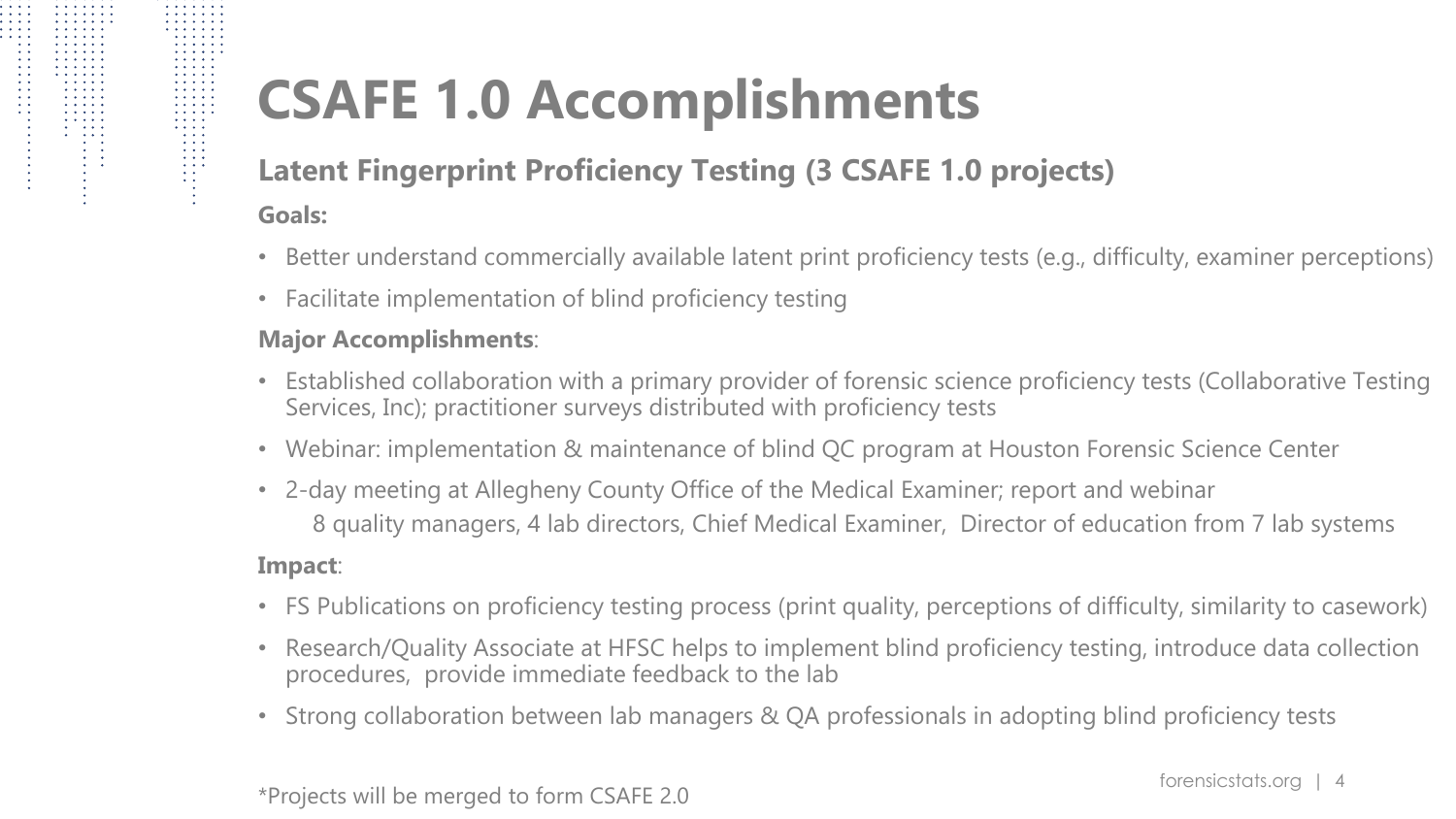# **CSAFE 1.0 Accomplishments**

**Forensic Processing and Human Factors at Crime Laboratories (2 CSAFE 1.0 projects) Goals:** 

- Establish collaboration with a crime lab
- Document latent print workflow to identify areas for potential improvement
- Explore task relevance and knowledge of error rates

#### **Major Accomplishments**:

- CSAFE-sponsored webinar, publication, presentation: latent print processing procedures at HFSC
- Hired Research/Quality Associate at HFSC: data collection, blind quality control), provide immediate feedback to lab  $\rightarrow$  Strong & productive collaboration between crime lab QM academic researchers

#### **Impact**:

- Publications for FS Community communicating:
	- Examination of case flow in a crime lab
	- Analyst attitudes and perceptions of error in FS field
	- Requests for task-irrelevant information in evidence submission forms
	- Analyst perceptions of what information is relevant to their analytical tasks

\*Projects will be merged to form CSAFE 2.0 LPA IV project forensicstats.org | 5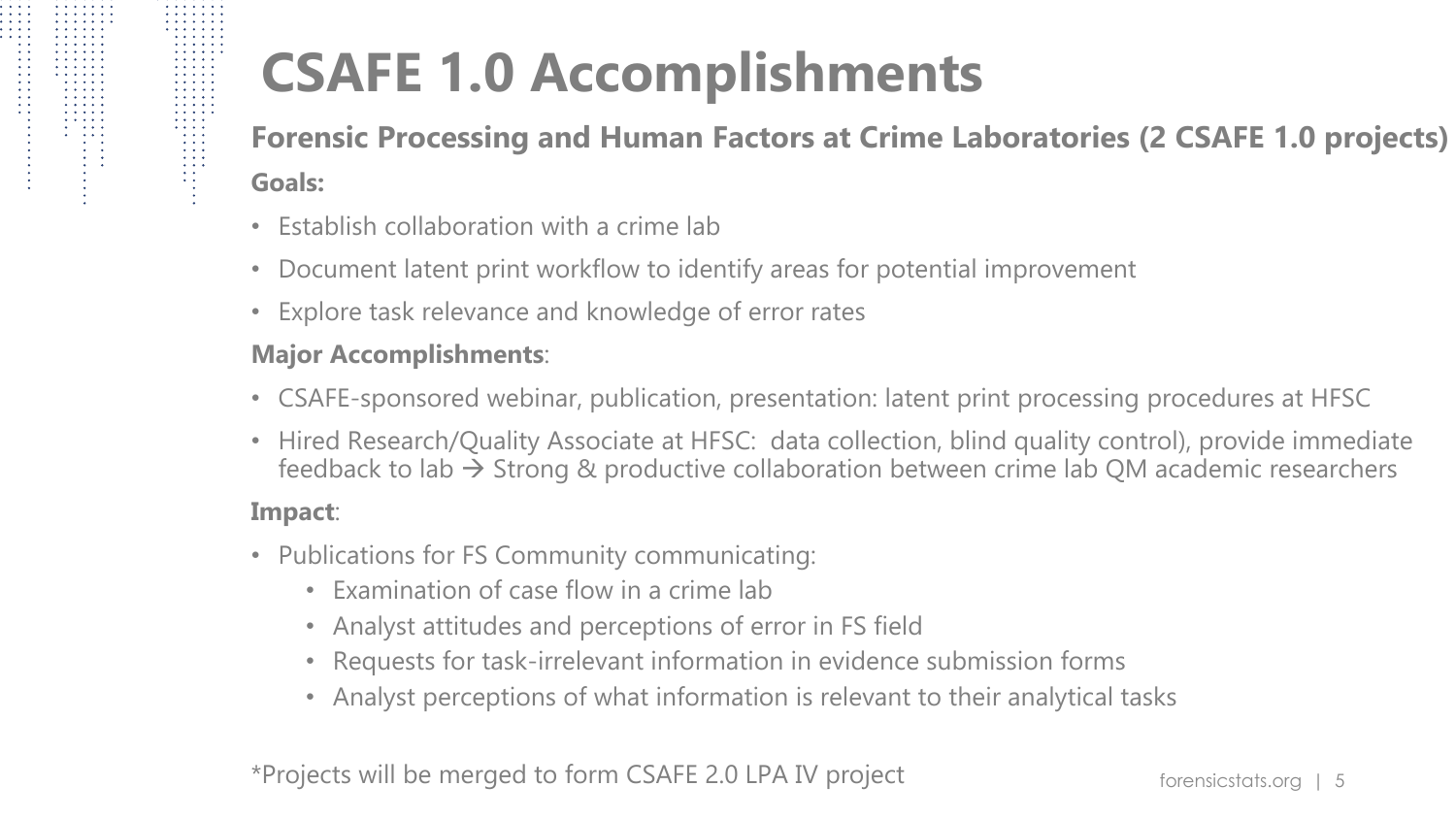### **CSAFE 1.0 Accomplishments: Example**

**Project Title: Collecting, Understanding and Reporting Fingerprint Evidence Goal:** Improve analysis of latent prints on seized drug bags

#### **Accomplishments:**

- Understand Former Standard Operating Procedure: Sample bags, empty chosen bags, weigh contents, store drug in new bag, infer total drug weight, analyze original bags.
- Study 1 (4 analysts): effects of heat & humidity on ninhydrin processing on drug ID and accurate weighings (none); identify best method for capturing fingerprints (Magnetic powder > DFO, NHy, DFO + NHy)
- Study 2: Compare ratings scales (Modified Dove scale > original) & image styles **Impact:**
- Change in ACOME's Standard Operating Procedure: safer process for personnel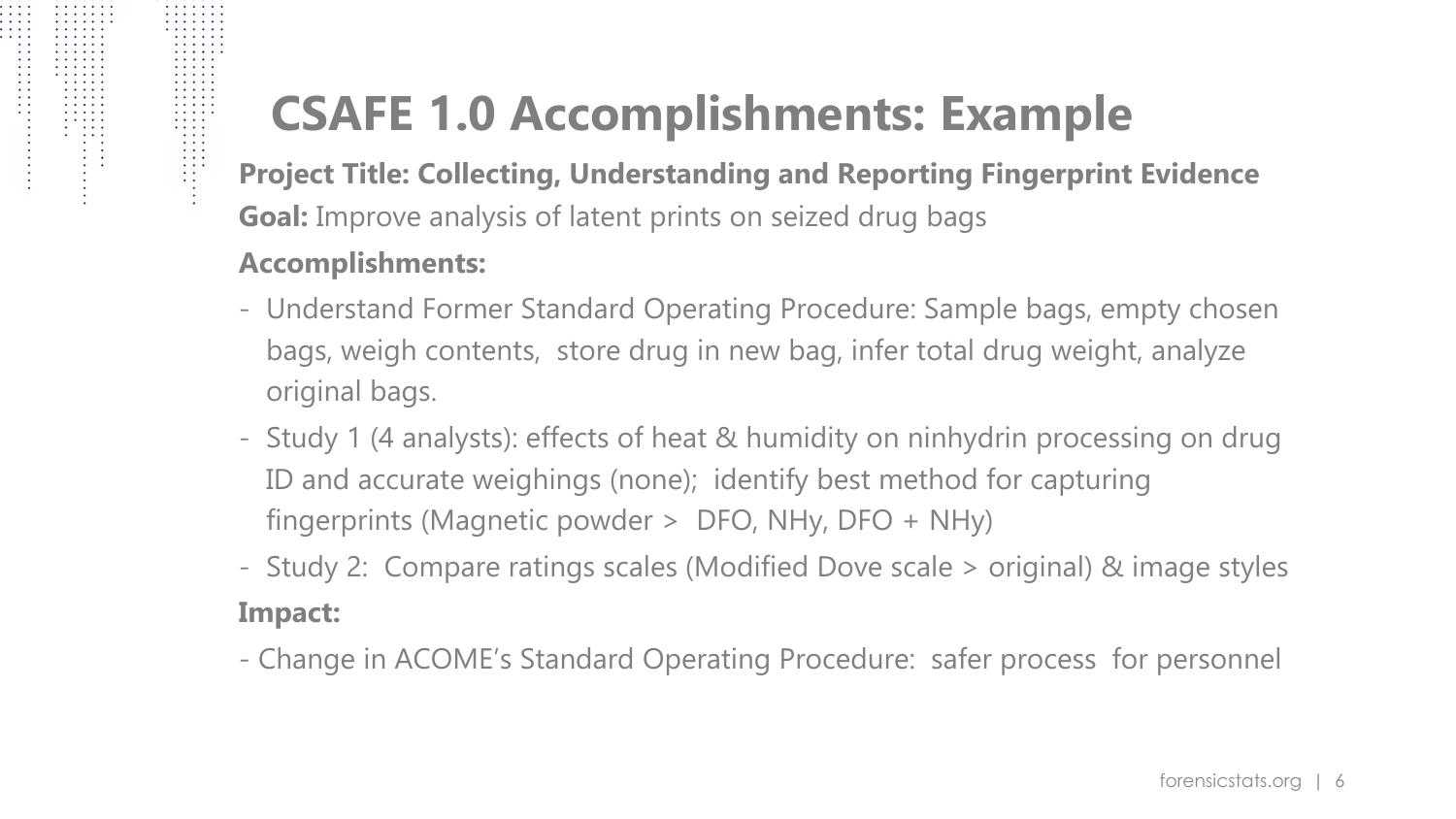

# **2.0 Research Area Objectives**

**Fingerprints: valuable as probative evidence, remain key for many legal decisions**.

- Most common form of pattern evidence analysis
- Issues remain: Real-world accuracy, Probability of "coincidental" match

Accuracy in assessments is closely related to quality of evidence.

- Latent print examiners agree: accuracy of conclusions depends on #features & "quality".
- Need empirical evidence to quantify relationship between quality/number of minutiae & examiner assessments in lab environments

#### **Goals: Enhance understanding of latent print analysis & examination**:

- Study relationship between output of quality metrics for image quality & accuracy of assessments in real-world case processing
- Studies of proficiency testing
- Studies of forensic processing in crime labs. The studies of forensicstats.org | 7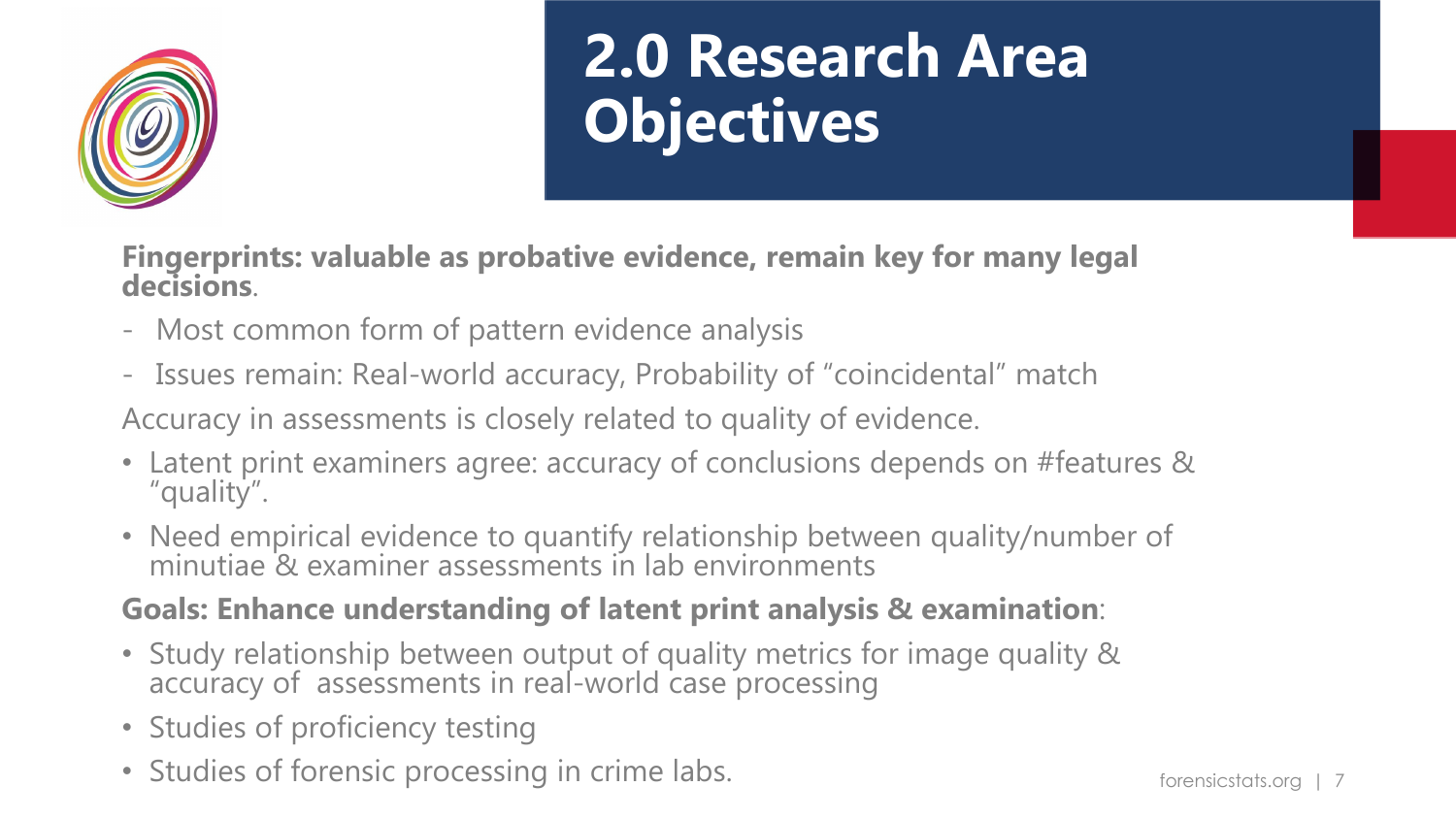### **CSAFE 2.0 Latent Print Projects and Lead Investigators**

**LPA I- Predicting Accuracy of Forensic Evidence Assessments using Quality Metrics** Lead PI: Karen Kafadar, UVA

**LPA II- Implementing Item Response Theory to Improve Proficiency Testing for Pattern Evidence**

Lead PI: Amanda Luby, Swathmore College

**LPA III- Blind Proficiency Testing**

Lead PI- Robin Mejia, CMU; Sharon Kelley, UVA

**LPA IV- Forensic Processing at Crime Laboratories** Lead PI: Brett Gardner, UVA; Robin Mejia, CMU

forensicstats.org | 8 **LPA V- Statistical Failures in Forensic Contributions to Exoneration** Lead PI: Simon Cole, UCI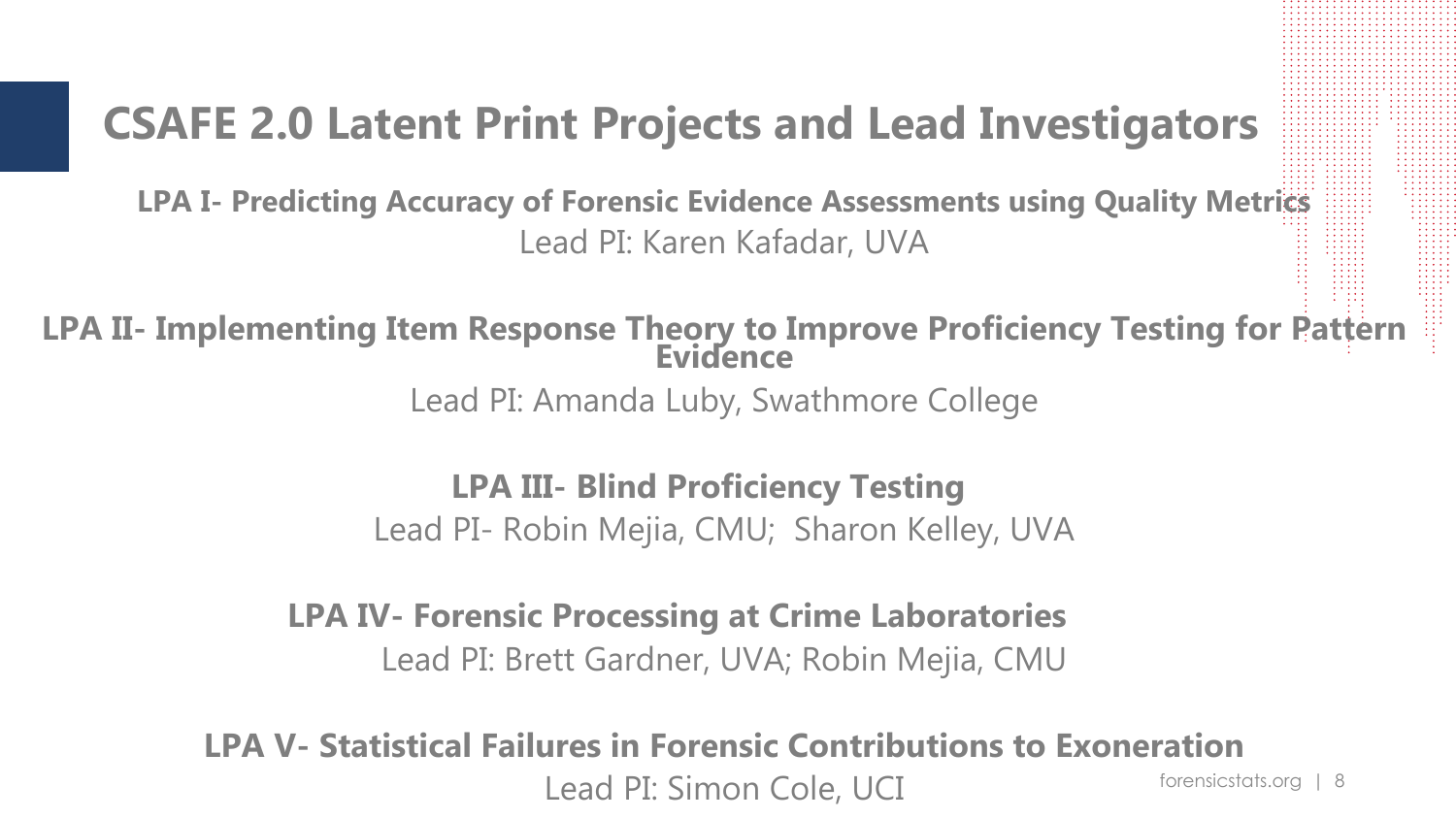### **CSAFE 2.0**

**Predicting Accuracy of Forensic Evidence Assessments using Quality Metrics Goal:** Implement QMs in practice; establish relationship to Accuracy of Assessments **Proposed Activities:**

- Solicit Crime Lab participation (beyond HFSC)
- Create Set of Test Latent Prints for blind LPEs (some have matches, some don't)
- Assess accuracy of (blind) assessments (correct inclusions/exclusions)
- Use machine learning algorithms to extract a subset of results from 3 quality metric algorithms to develop estimates of assessment accuracy based

- Enable Lab directors to prioritize workflow
- Provide estimates of accuracy of assessment based on QM scores
- Transfer research, knowledge, experience on QMs for LPs to other pattern evidence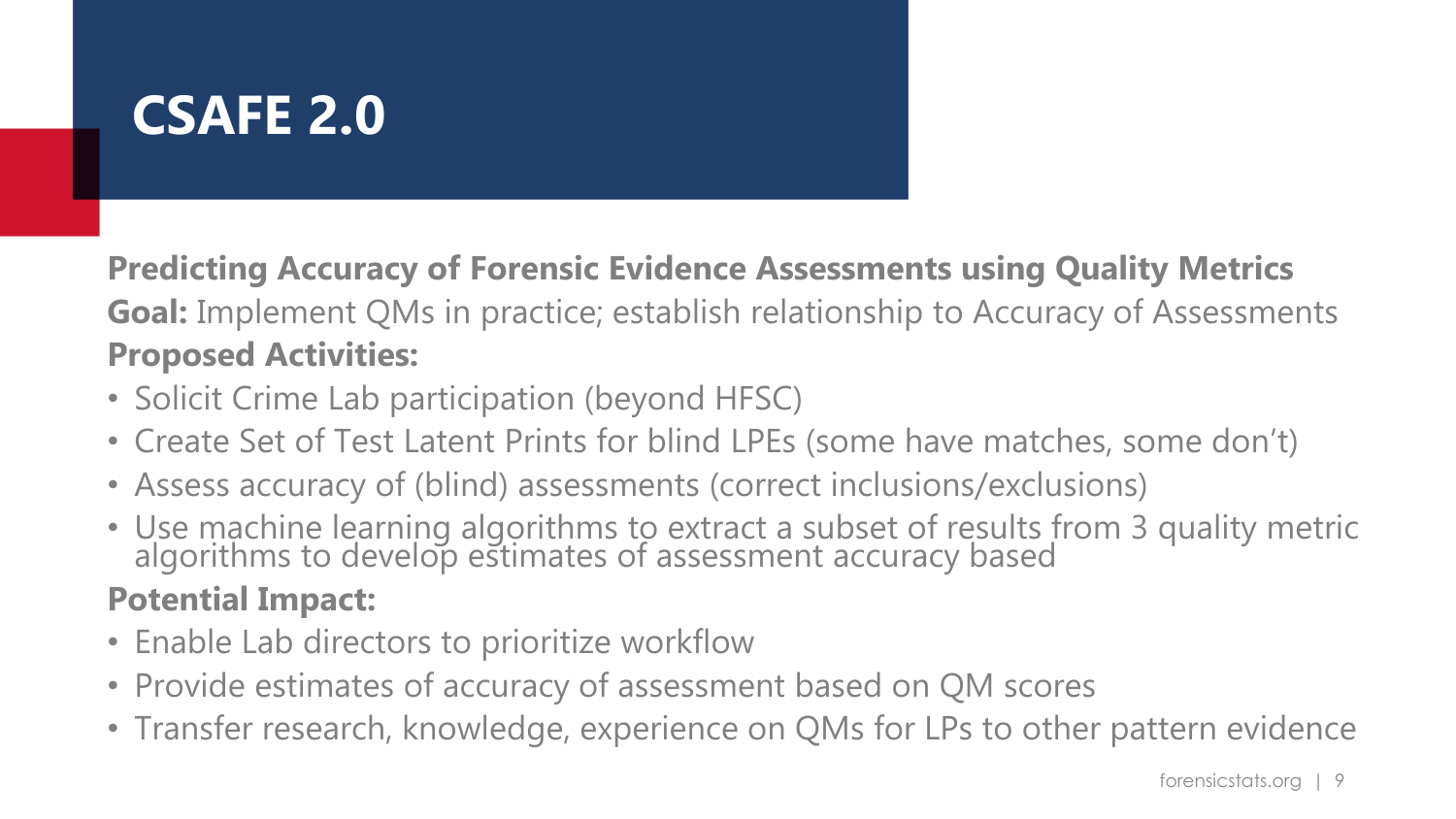### **CSAFE 2.0 Blind Proficiency Testing**

#### **Goals:**

- **Expand the use of blind proficiency testing in a way that enables within and inter-lab studies**
- **Establish consortium to support blind proficiency testing (e.g., shared SOPs, best practices, possibly materials)**

#### **Proposed Activities:**

- Work with Houston Forensic Science Center and Allegheny County Office of the Medical Examiner to increase use of blind testing and analyze results
- Create consortium of labs to facilitate implementation of blind proficiency testing via published protocols, shared materials, purchasing power.
- Analyze results & assess impact of blind testing on existing QA programs.
- Extend collaboration with CTS: additional research on examiner perceptions to increase ecological validity of open proficiency tests.

#### **Potential Impact:**

Testing entire case pipeline will enable laboratories to identify process improvements. Consortium to help set standards to aid implementation, facilitate shift to blind testing.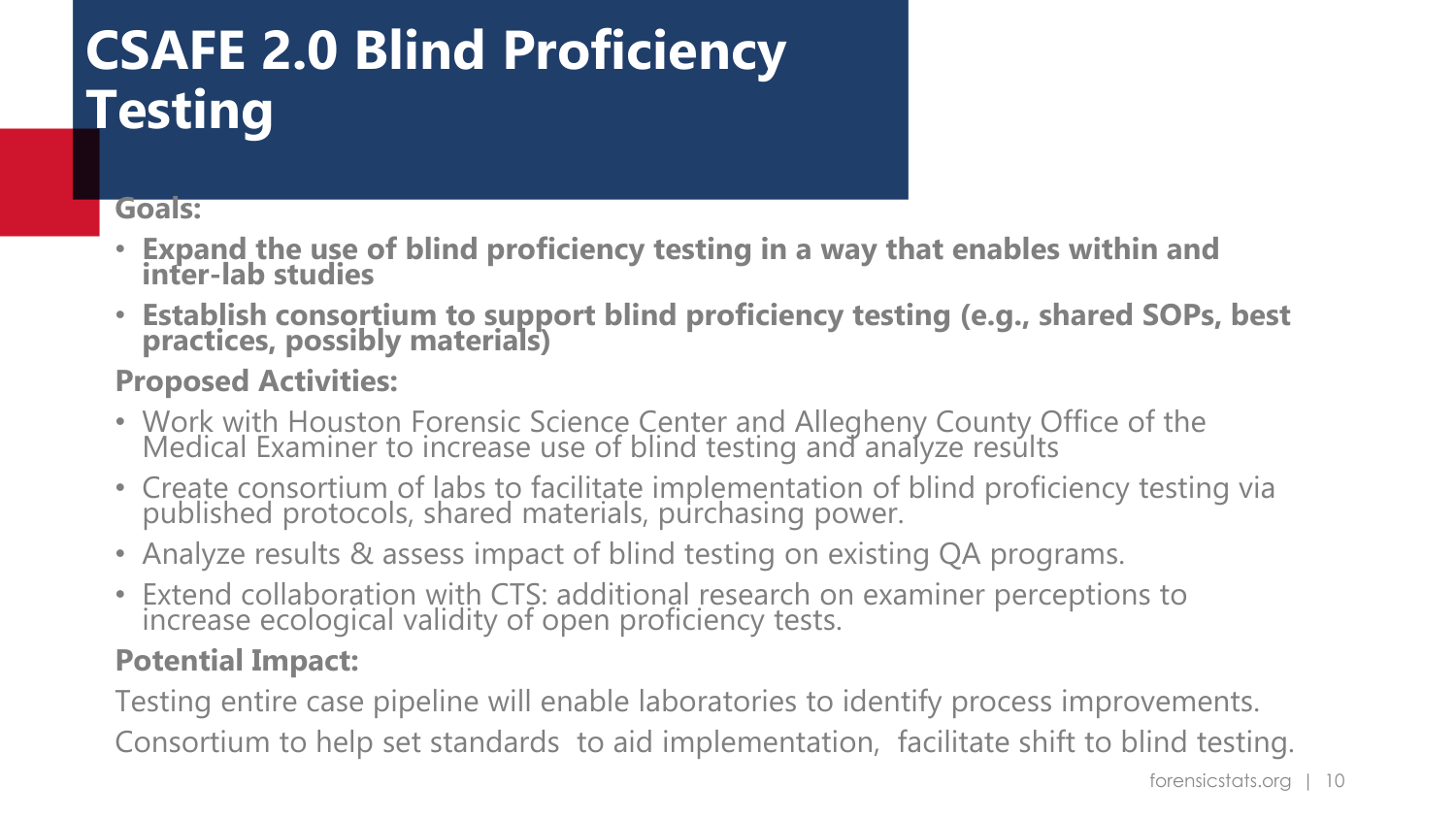### **CSAFE 2.0**

**Item Response Theory for Proficiency Tests of Pattern Evidence Goal**: Provide standardized analysis methods for proficiency test results **Proposed Activities:**

- Statistical & psychometric analyses of FBI "Black Box" and "White Box" studies
- Develop IRT framework for annual proficiency tests (cf SAT or ACT)
- Develop and pilot a proficiency test, containing easier and more difficult latent print comparisons

- Better understand cognitive processes involved in latent print analysis, including "verification" step of ACE-V
- Demonstrate validity and improve consistency of annual proficiency exams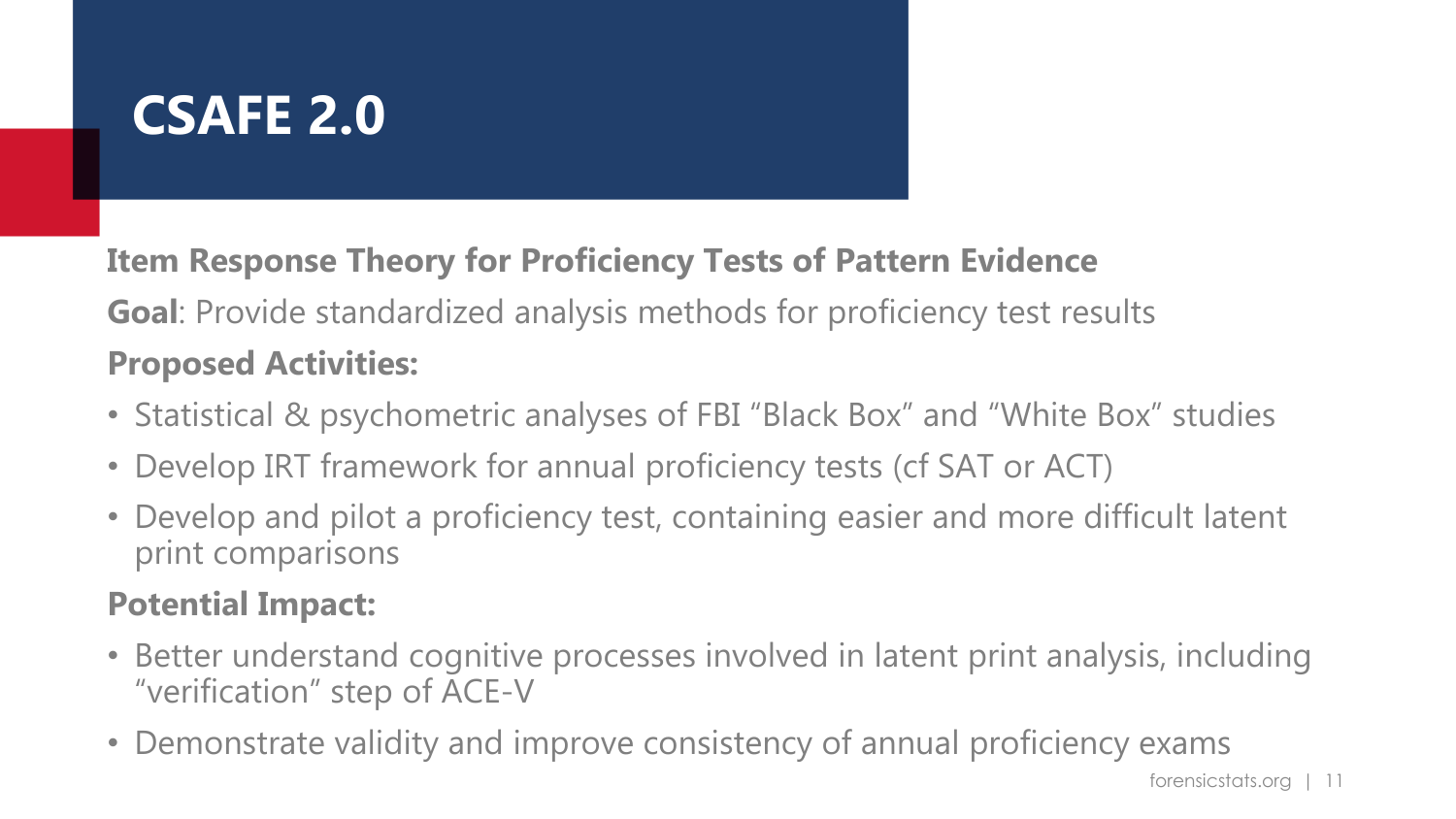### **2.0 Case processing at Crime labs**

**Goal: Study workflow differences across labs: effects of process changes & exposure to contextual information**

#### **Proposed Activities**:

- Study case processing at three laboratories with contrasting policies
- Examine contextual factors and case processing variables across laboratories
- Evaluate effects of Implementing procedural changes in lab case flow where possible
- Quantify financial and operational costs of procedural changes
- Experiments on case processing of identical prints at multiple labs

- Expand & strengthen current lab collaborations between forensic professionals & academic researchers
	- Results will inform and improve routine procedures at collaborating laboratories through feedback
	- Practitioners will provide feedback and input on ongoing research
- Create exemplar for assessing electronic data to improve case processing, implementing available quality metrics, and evaluating outcomes related to procedural changes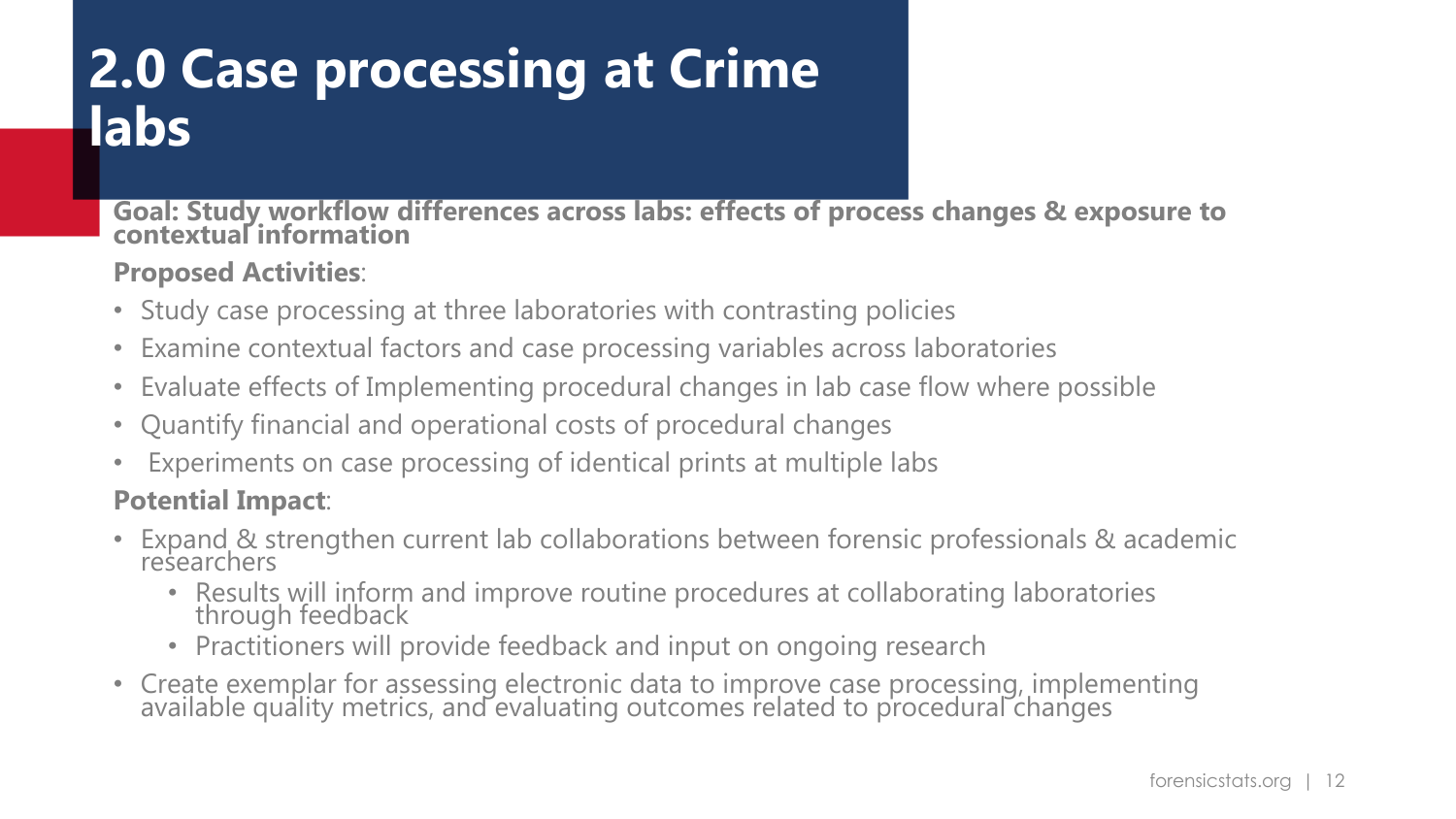### **CSAFE 2.0: Statistics, Forensic Science, and Exonerations**

**Goal: Improve understanding of contribution of forensic science to both proper & wrongful convictions**

#### **Proposed Activities:**

- Reconcile forensic coding between National Registry of Exonerations (NRE) and IP.
- Study role of different disciplines in NRE forensic cases.
- Devise new coding scheme for forensic cases for NRE.
- Perform comprehensive study of forensic science in exoneration cases.
- Implement new, improved coding scheme for forensics for NRE going forward.

- Inform forensic community: causes of & ways to avoid unintended consequences of forensic science
- Improve accuracy to categories of forensic problems by inductively deriving categories from actual data (vs "typical" researchers' categories).
- Develop actionable recommendations concerning importance of statistical reasoning.<sup>rg</sup> 1 13